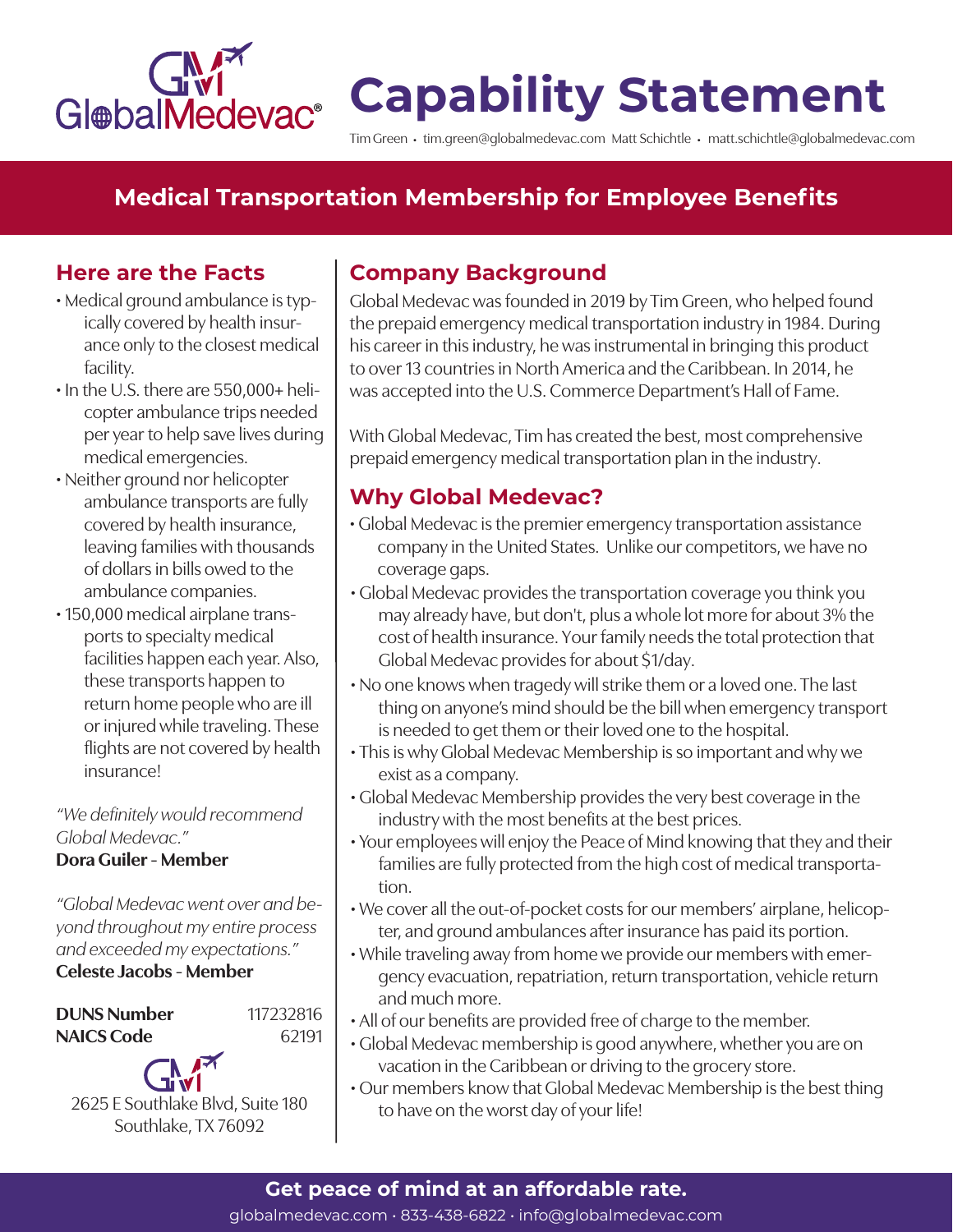

# **Certifications & Partners**

# **Medical Transportation Membership for Employee Benefits**

# **Diversity Certifications**

| • Cherokee Nation Certified Business -       |  |
|----------------------------------------------|--|
| Tribal Employment Rights Organization (TERO) |  |

- Disability Owned Business Enterprise (DOBE)
- MBE D/FW Minority Supplier Development Council
- State of Texas HUB Certified
- Certified Small Business Enterprise by NCTRCA

### **Affinity Partners**

Global Medevac has some of the very best marketing partnerships available in the market helping us spread the good news of our unique membership to individuals, employers, and employees.



CLUBCORP<sup>®</sup> The World Leader in Private Clubs



**BenefitMall** Next Generation Benefit Broker Services



Health, Life, and Dental Service Providers

Field Agents

Private Agencies 30 + Agent Partners in the U.S. and the Caribbean 150 + Field Sales Agents

# **NMSDC** HUB



globalmedevac.com • 833-438-6822 • info@globalmedevac.com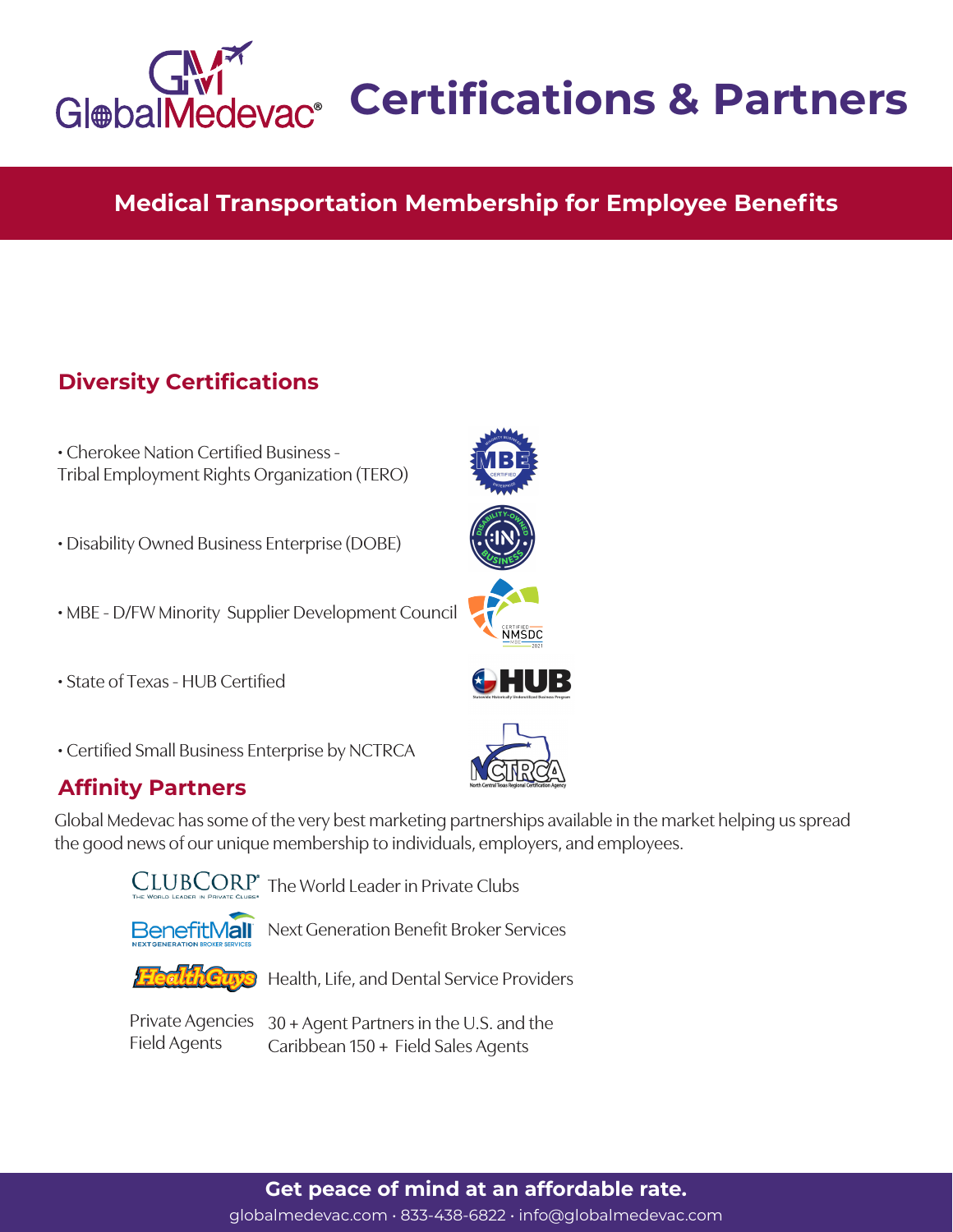# **GlebalMedevac<sup>®</sup> Employer Solutions**

# **Medical Transportation Membership for Employee Benefits**

## **Employer Solutions**

Global Medevac leadership has over 50 years combined experience of developing the very best Employee Benefit plans for businesses to give or offer to their employees.

Our sales teams have created employer plans for various types and sizes of private local, state, multi-state, and international employers' groups such as:

- Government employers
- School systems and districts
- Insurance carriers
- Membership-based organizations
- Manufacturers
- Oil and Gas
- Realtors

# **Types of Employer Plans**

Businesses choose which plan is right for them. A few examples of these plans are:

- Employer Provided Plans
- Payroll Deduction Plans
- Annual Census Plans
- Employee Self-Pay Plans

# **Current Clients**

Global Medevac has created large and small employee benefits plans for many diverse groups with different sizes and scope.

- Dept of Finance
- Government Employee Retirement System
- Virgin Island Housing Authority
- Virgin Island Housing and Finance Authority
- Virgin Island Port Authority
- Virgin Island Waste Management Authority
- Schneider Regional Medical Center
- Lenore Edgecombe, CPA
- Methodist Training Outreach Center
- Pearson Garden Cooperative
- St Thomas East End Medical Center

• VI Public Finance Authority

• Lawyer Firms and Groups

• Trucking and transport • Vacation destination plans

• Hospital Systems • Travel Organizations • Adventure Clubs

- VI Lottery
- Tickles Dockside Pub, LLC
- Just Complete Security
- Moravian School
- Oliver Exterminating Service
- Calvary Christian Academy
- Allied Rental Center
- All Saints Cathedral School
- Frederiksted Health Care Inc
- Jackson Cleaning Services, LLC